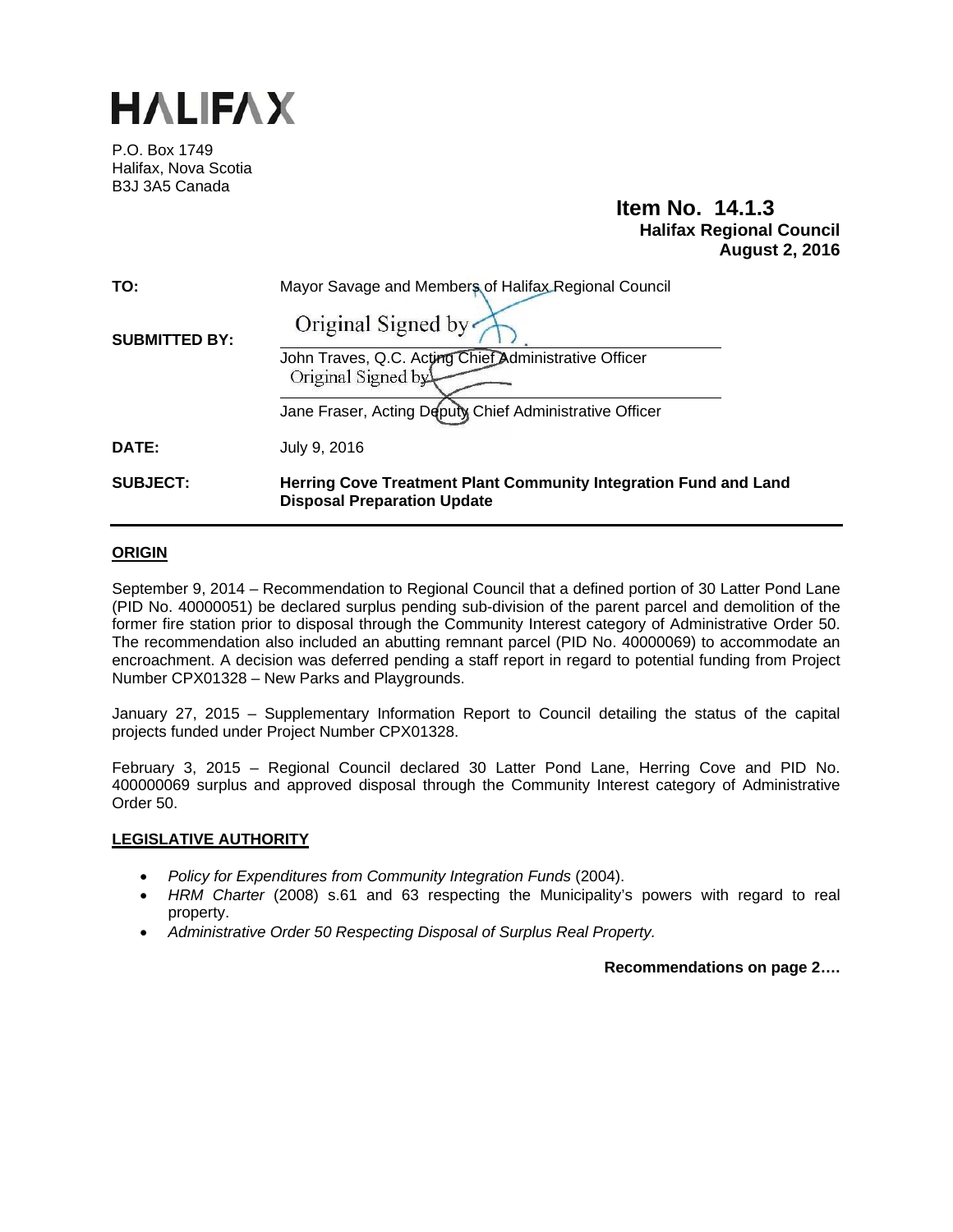#### **RECOMMENDATION**

It is recommended that Halifax Regional Council:

- 1. Approve discontinuation of the proposed Hospital Park Trail and Latter Pond Park projects due to an inability to proceed as approved and use the balance of \$347,165 located in Project Account CPX01328 – New Park and Playgrounds on another project, or projects, located in the Herring Cove community to be determined; and
- 2. Repeal the *Policy for Expenditures from Community Integration Funds* (2004) included as Attachment 1 of this report.

## **BACKGROUND**

With construction of the new Herring Cove Fire Station which was substantially completed in March 2011, the former station with attached community hall was no longer required for a municipal purpose. In September, 2014, a defined portion of 30 Latter Pond Lane containing the vacant building and an abutting remnant of land (PID No. 40000069) were circulated for review for potential disposal through Administrative Order 50. A decision was deferred pending confirmation of the possibility of re-directing funds intended for trails and park development under the Herring Cove Treatment Plant Community Integration Fund towards repairs and upgrades to the former community hall<sup>1</sup>. A Supplementary Information Report, dated January 12, 2015, outlined the challenges associated with completion of the Hospital Park Trail and Latter Pond Park, and options for Regional Council's consideration in regard to funds held in Project Number CPX01328 – New Parks and Playgrounds. On February 3, 2015, Council declared the subject properties (PID No. 40000069 and PID No. 40000051) surplus to the Municipality's operational requirements, subject to subdivision required for the new fire station, and approved consideration of a less than market value sale under Section 4(e) Community Interest category of Administrative Order 50.

Any municipal expenditure in relation to 30 Latter Pond Lane, Herring Cove, is outside the scope of Administrative Order 50. Therefore, to provide clarity for both proponents and staff, Council direction in regard to prior capital commitments under the Community Integration Fund is requested in advance of any public Call for Submissions to acquire title to the subject property.

## **DISCUSSION**

#### **Herring Cove Treatment Plant Community Integration Fund Capital Projects**

The potential re-allocation of funds to repair or enhance the former community hall relies upon the status of the two recreational projects that were to have been funded from CPX01328 – New Parks & Playgrounds. As noted in the Supplementary Information Report to Council dated January 12, 2015, the original concept for the Hospital Point Trail cannot be implemented at this time and the Latter Pond Park project is only partially complete due to an inability to acquire the necessary land. While the creation of a loop trail connection to and through Provincial Crown lands remains a desirable goal, the challenge in acquiring land has resulted in holding these funds in abeyance since 2010-11. Due to challenges completing the above noted projects staff recommends that the Hospital Park Trail and Latter Pond Park Projects be discontinued and a balance of \$347,165 be used on another project, or projects, in the Herring Cove community.

## **Policy for Expenditures from Community Integration Funds (2004)**

Minutes, September 9, 2014, p.4 and February 3, 2015, p.15.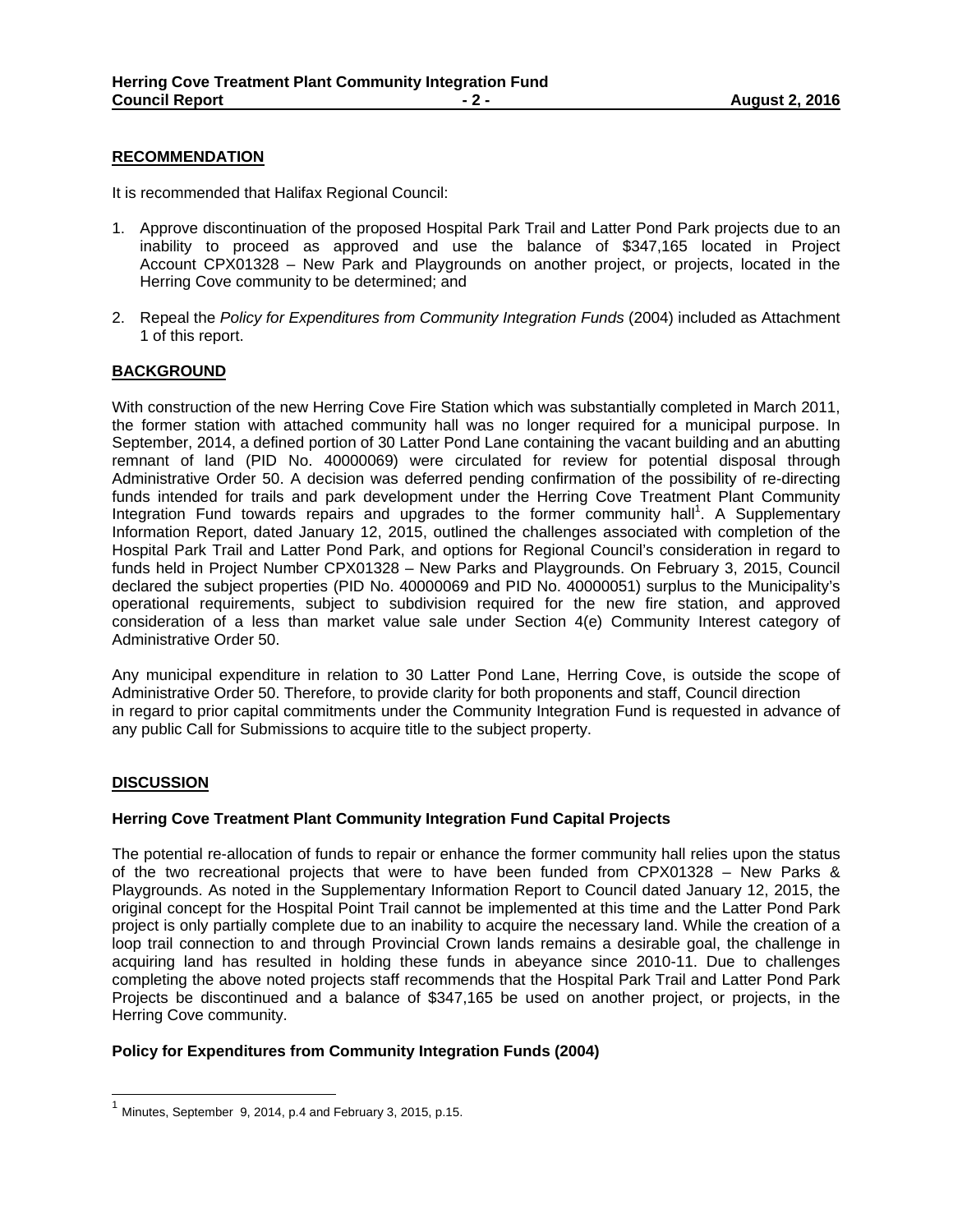Community Integration Funds were established under the former Harbour Solutions Project to recognize communities hosting a sewage treatment plant. Expenditures from the Fund were approved by Regional Council through the regular budget process with input from Community Liaison Committees<sup>2</sup>. These committees no longer exist. Consequently, Council's direction is required to remove the current requirement that a Community Liaison Committee make recommendations to Regional Council in regard to capital projects to be funded under the Herring Cove Treatment Plant Integration Fund and repeal the expenditures policy of 2004 included as Attachment 1 of this report.

Typically, recipients of a less than market value property sale self-fund new construction, repairs, upgrades and enhancements or make separate application to a designated funding source, including private sector financing, government grant programs, or charitable foundations. For clarification, any request for capital funding from the balance of the Herring Cove Treatment Plant Community Integration Fund received under the Call for Submissions process in regard to the potential disposal of 30 Latter Pond Lane, Herring Cove, will be noted in the report to Regional Council but any decision would be through a separate application and evaluation process following the public hearing.

#### **Disposal Preparation Update**

*Sub-Division and Consolidation:* In the normal course of operations the demolition of the former fire station would have been undertaken in concert with or immediately following the construction of the new facility in 2011. Because demolition was deferred HRM now has two buildings on one parcel of land. To convey title to a portion of the property, the parent parcel must be sub-divided and registered. The abutting remnant must also be consolidated to form one 'new' parcel of land to which a property identification number (PID No.) and assessment account number (AAN No.) can be affixed. A new plan of survey must be completed and submitted to the Nova Scotia Land Registry. The cost of sub-division and lot consolidation, including a plan of survey, is to be paid by HRM. This process is led by Corporate Real Estate assisted by Legal Services. The proposed plan of survey is included as **Attachment 2** of this report.

*Shared Service Easement:* The former fire station and community hall annex share underground infrastructure for water, sewer, and wastewater services. A shared service easement will be required between HRM and a new owner.

*Road Access to the Property:* The subject property does not have deeded access. The premises must be accessed over land owned by the Province of Nova Scotia (PID No. 40000077). In 2011, the Province granted HRM an Access and Utility Easement in relation to Fire Station No. 60 which is non-exclusive and may be assigned by either party. As such, HRM has the option to sell a portion of these rights with any sub-division and sale of the subject property.

*Demolition:* As noted in the Supplementary Information Report dated January 12, 2015, a building inspection conducted in 2007 deemed the former fire bay to be structurally unsafe and not compliant with the National Building Code of Canada.

*Next Steps:* With clarification in regard to prior capital commitments under the Community Integration Fund, a proposed plan of survey and confirmed access to the subject property, the formal Call for Submissions can be completed and advertised. The procedure for disposal will follow Section 4(e) of Administrative Order 50.

 2 In 2010, the Herring Cove Advisory Steering Committee was established to provide advice to the Western Region Community Council in regard to water/sewer development, a new fire hall, related recreation and community services, Latter Lake Park development and breakwater improvements. Final Report from the Herring Cove Advisory Steering Committee to Western Region Community Council dated May 16, 2012.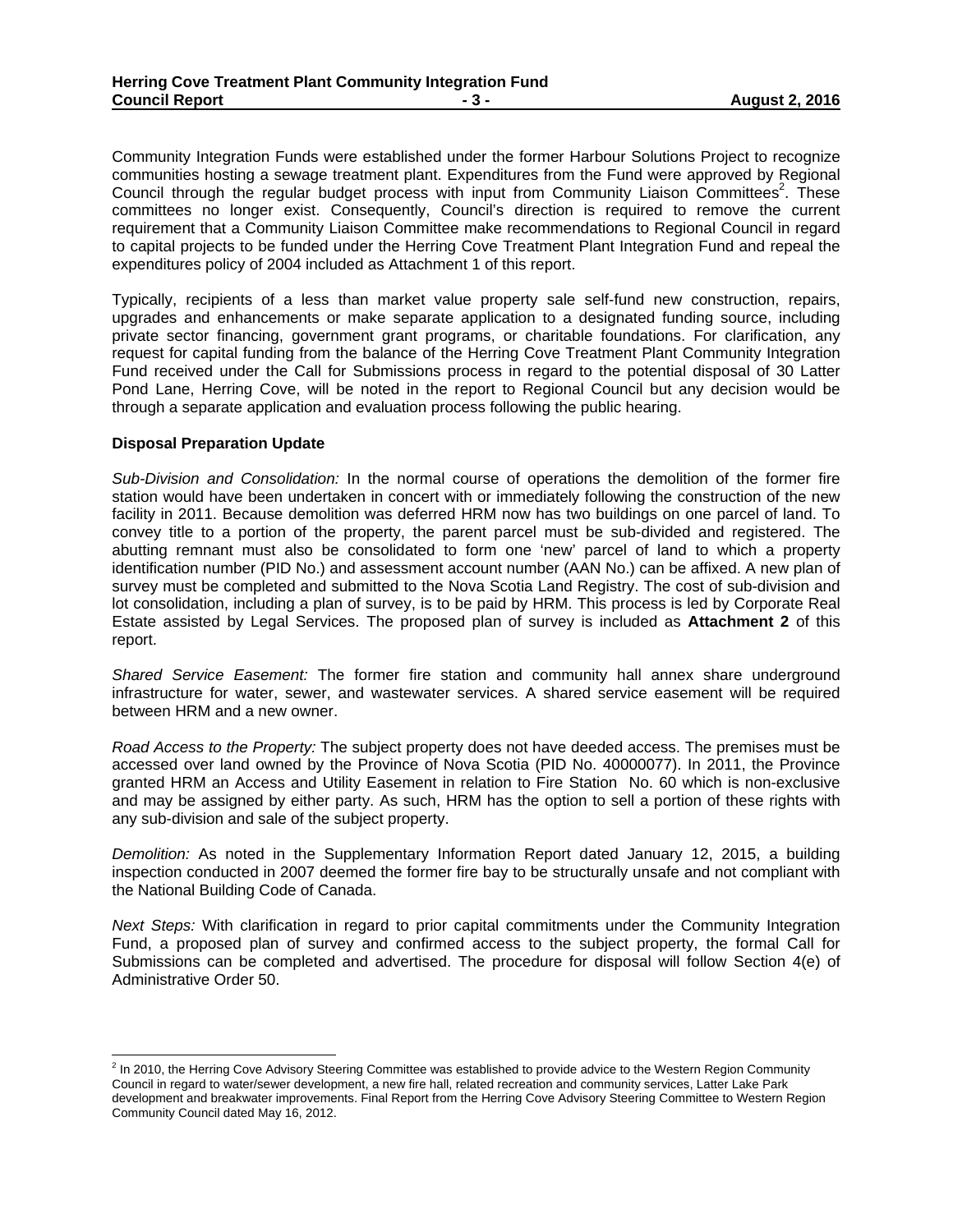#### **FINANCIAL IMPLICATIONS**

| Project Number CPX01328 - New Parks & Playgrounds |                                    |           |
|---------------------------------------------------|------------------------------------|-----------|
| Committed funds:                                  | Hospital Point/Latter Pond Park    | \$300,000 |
|                                                   | Community Integration Fund Balance | \$47.165  |
| <b>Balance</b>                                    |                                    | \$347.165 |

Budget availability has been confirmed by Finance.

## **RISK MANAGEMENT**

Low. This report addresses internal procedural matters.

#### **COMMUNITY ENGAGEMENT**

Administrative Order 50 requires a public information meeting regarding the Call for Submissions to acquire title to 30 Latter Pond Lane, Herring Cove, and the *HRM Charter* mandates a public hearing be held to consider a less than market value sale for property valued at \$10,000 or more.

#### **ENVIRONMENTAL IMPLICATIONS**

To date, there has been no environmental testing conducted of the subject property.

## **ALTERNATIVES**

- 1. Regional Council could elect to retain the funding in Account CPX01328 New Parks and Playgrounds and direct staff to continue with the proposed Hospital Park Trail and Latter Pond Park projects. However, as noted, site and ownership constraints have caused an inability to proceed as approved.
- 2. Regional Council could elect to defer staff's recommendations until after the AO50 disposal process has concluded and any community funding requests to support the disposal are known.
- 3. Regional Council could elect not to repeal the Policy for Expenditures for Community Integration Funds.

This alternative is not recommended on the basis that the policy addressed primarily small operating expenses incurred by Community Liaison Committees (office supplies, advertising etc.) and is essentially moot in that regard. The Committees have not operated for in excess of ten (10) years and Council's approval process for any capital expenditures parallels that of the standard approval process, including a report prepared by HRM staff.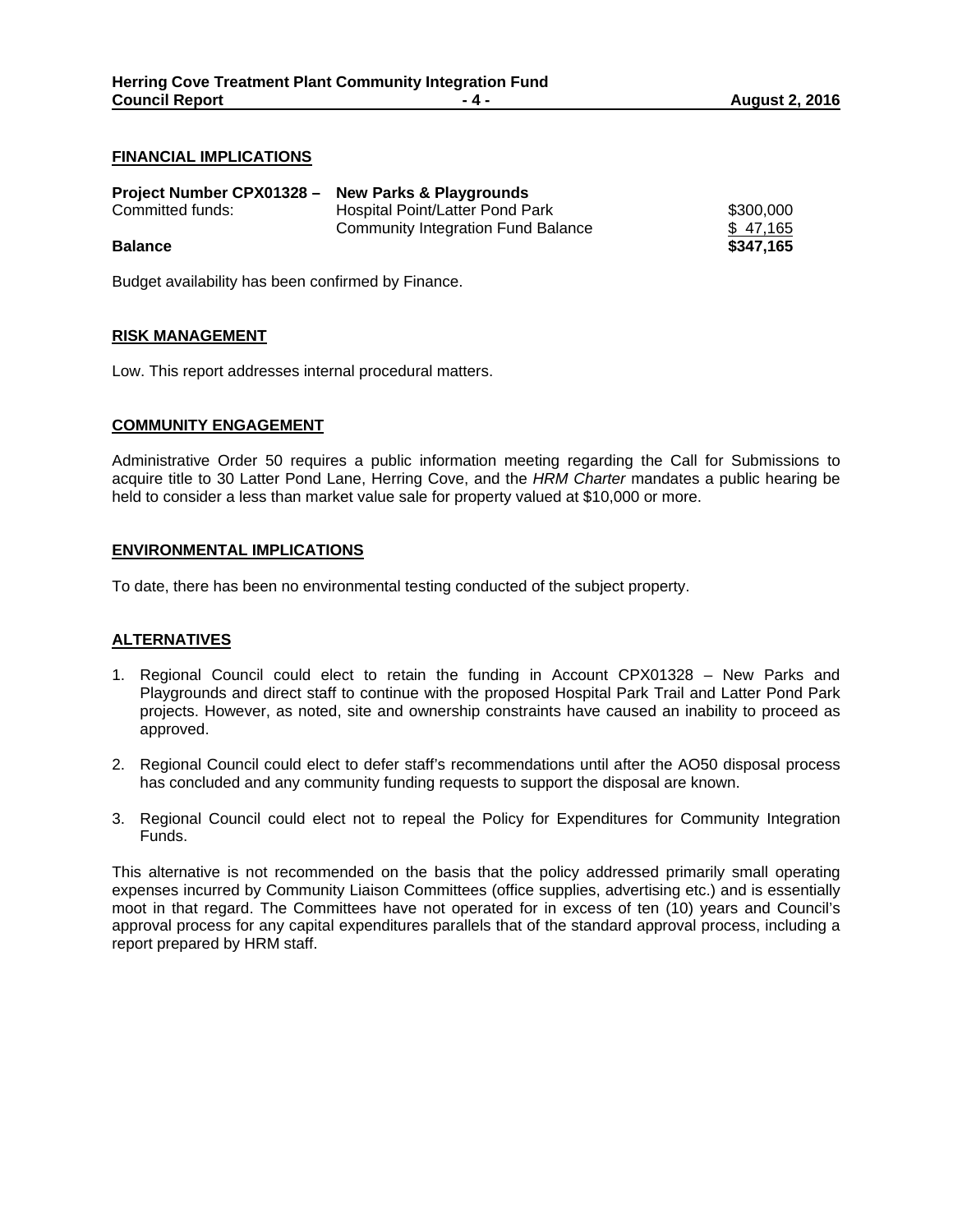## **ATTACHMENTS**

- Attachment 1 Policy for Expenditures for Community Integration Funds, Recommendation Report to Regional Council dated May 18, 2005.
- Attachment 2 Proposed Plan of Survey (July, 2016). Note: minor changes may be made prior to final approval by HRM Development Services.

A copy of this report can be obtained online at http://www.halifax.ca/council/agendasc/cagenda.php then choose the appropriate meeting date, or by contacting the Office of the Municipal Clerk at 902.490.4210, or Fax 902.490.4208.

| Report Prepared by:    | Peta-Jane Temple, Team Lead Grants & Contributions, Finance & ICT 902.490.5469;    |  |  |
|------------------------|------------------------------------------------------------------------------------|--|--|
|                        | Tom Crouse, Manager Disposals and Acquisitions, Operations Support Services.       |  |  |
| Legal Review by:       | Kirby Grant, Senior Solicitor, Legal & Risk Management Services                    |  |  |
|                        |                                                                                    |  |  |
| Report Approved by:    |                                                                                    |  |  |
|                        | Bruce Fisher, Manager Financial Policy & Planning, Finance & ICT 902.490.4493      |  |  |
|                        |                                                                                    |  |  |
| Report Approved by:    |                                                                                    |  |  |
|                        | Peter Stickings, Acting Director Operations Support, 902.490.7129                  |  |  |
|                        |                                                                                    |  |  |
| Financial Approval by: |                                                                                    |  |  |
|                        | Amanda Whiteword, Director of Finance and Information Technology/CFO, 902.490.6308 |  |  |
|                        |                                                                                    |  |  |
|                        |                                                                                    |  |  |
| Report Approved by:    |                                                                                    |  |  |
|                        | Brad Anguish, Director Parks & Recreation, 902,490.4933                            |  |  |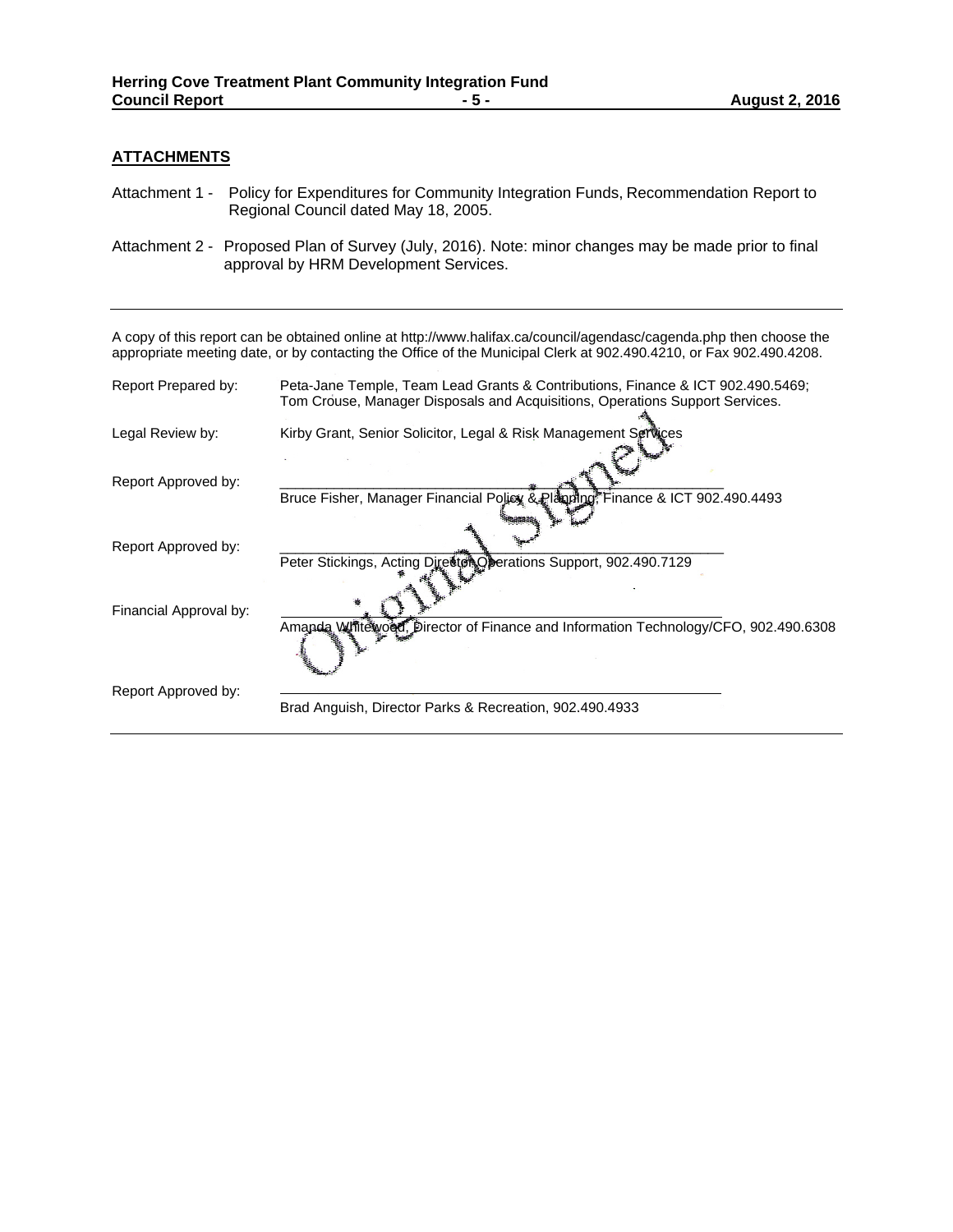**Attachment 1** 

#### **Harbour Solutions**

#### Policy for Expenditures from Community Integration **Funds**

#### **Basic Principles**

Community Integration Funds (CIFs) have been established for each community hosting a Harbour Solutions' Sewage Treatment Plant (STP). Funds are spent to integrate the STPs into their host communities as determined by the residents of those communities through their CLC. The CLC seeks Council approval of the proposed expenditure. All expenditures will follow HRM Procurement polices.

#### **Budget**

| CIF budgets have been approved by Council as follows: |             |
|-------------------------------------------------------|-------------|
| Halifax (CSE00396)                                    | \$1 Million |
| Dartmouth (CSE00397)                                  | \$1 Million |
| Herring Cove (CSE00398)                               | \$5 Million |

#### Policies

Capital expenditures recommended by CLCs will be brought to HRM Council for approval in a report prepared by appropriate HRM staff. This process parallels that of any other capital project approved by Council during the year.

Operating expenditures may be pre-approved at the aggregate level by Council or approved individually in exceptional circumstances.

All purchases will follow HRM guidelines, regulations and procurement policies.

Pre-approved operating expenses such as general office expenditures will be arranged through the Harbour Solutions office for the CLC. This will ensure that HRM's favourable pricing will apply to such items as office supplies and newspaper ads, nonrecoverable HST is minimized, and that an audit trail will be maintained. Expenses will be charged to the appropriate internal order for each community integration fund.

Original receipts will be required for all expenditures. Any receipts for which reimbursement is sought will be submitted in a timely manner. No advances will be issued. Requests for payment and reimbursement should be signed by the Community Liaison

Committee as indication that the related good or service has been satisfactorily received and that the expenditure has been made in accordance with the approved purpose.

HRM has the capability to readily report on expenditures through SAP and will respond to reasonable requests for information.

The authority and responsibility for the administration of permissible expenses is that of HRM Financial Services.

This policy shall be reviewed after one year of implementation to evaluate its scope, relevance, and effectiveness. Responsibility for policy review and revision lies with HRM Financial Services.